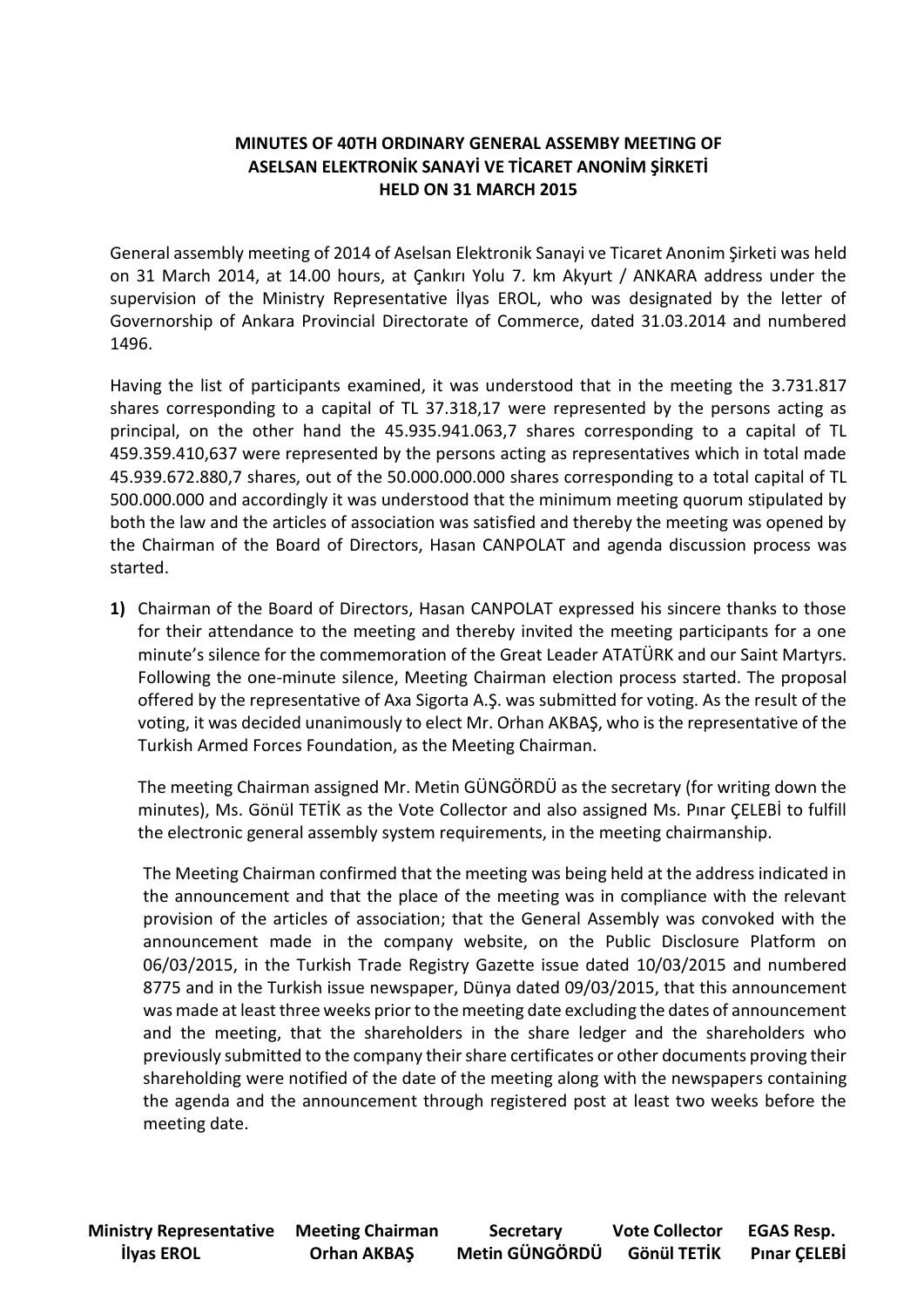The Meeting Chairman confirmed that the articles of association, the share ledger, the board of directors activity report, the independent audit report, financial statements, the agenda, the permit letters obtained from the Capital Markets Board and the Ministry of Customs and Trade with respect to the amendments to the articles of association and the draft of amendments as its annex and the list of attendants prepared by the board of directors were all completely present at the meeting place.

The Meeting Chairman confirmed that the executive members and majority of the board of directors members and the independent auditor were present at the meeting. The Meeting Chairman also informed the physically attending shareholders about the electronic general assembly procedure.

The Meeting Chairman made the items of the agenda read and asked the shareholders whether they have any proposal for amendments regarding the order of the discussion of agenda topics. Since there were no proposals, the Ordinary General Assembly Agenda was started to be discussed in the order previously announced.

- **2)** The member of the Board of Directors, Nilüfer ÖZDOĞAN has resigned as of 25/06/2014 and for the vacant position with the resignation, Sedat NAZLIBİLEK, who was elected by the Board of Directors on 25/06/2014 according to item 1 of article 363 of Turkish Commercial Code is approved to be assigned as Board of Directors member with 459.377.799,807 affirmative votes against 18.929 negative votes.
- **3)** The Annual Report for the year 2014 prepared by the Board of Directors was read. The Meeting Chairman asked if there was anyone who would like to speak regarding the agenda. The representative of Turkish Armed Forces Foundation (TAFF) declared: "It is important to; focus on the operations that shall satisfy the needs of local suppliers and users, with the prioritization of defense industry field; to study with a result oriented approach in R&D projects and create national solutions accordingly; to increase the export ratios; to develop more effective measures for collecting receivables; for ASELSAN and other Foundation companies which creates high technology, to act as a performance based corporate group within cooperation and coordination, to definitely be the main contractor in their own expertise areas and subcontractor in other areas; to work with other Defense Industry Companies in cooperation on the subjects such as Communication Security, protection of critical infrastructures and operating the Command Control Systems on a shared network; to focus on R&D activities regarding the nationally development and procurement of subsystems that are being imported from abroad and are subject to import restrictions in order to increase the demand for the products/systems designed and produced by our company." As there was no other would like to speak, the negotiation of topic 4 of the agenda was passed on to.
- **4)** The independent audit report with respect to January 01 December 31 2014 accounting period prepared by the Independent External Audit Company DRT Bağımsız Denetim ve Serbest Muhasebecilik Mali Müşavirlik A.Ş.'nin (Deloitte) was read.
- **5)** The Consolidated Balance Sheet and Income Statement in compliance with the Communique of the Capital Markets Board with Serial: II and Number: 14.1 with the balance Sheet and the

| <b>Ministry Representative Meeting Chairman</b> |                    | <b>Secretary</b> | <b>Vote Collector</b> | <b>EGAS Resp.</b>   |
|-------------------------------------------------|--------------------|------------------|-----------------------|---------------------|
| <b>İlyas EROL</b>                               | <b>Orhan AKBAŞ</b> | Metin GÜNGÖRDÜ   | Gönül TETİK           | <b>Pinar CELEBİ</b> |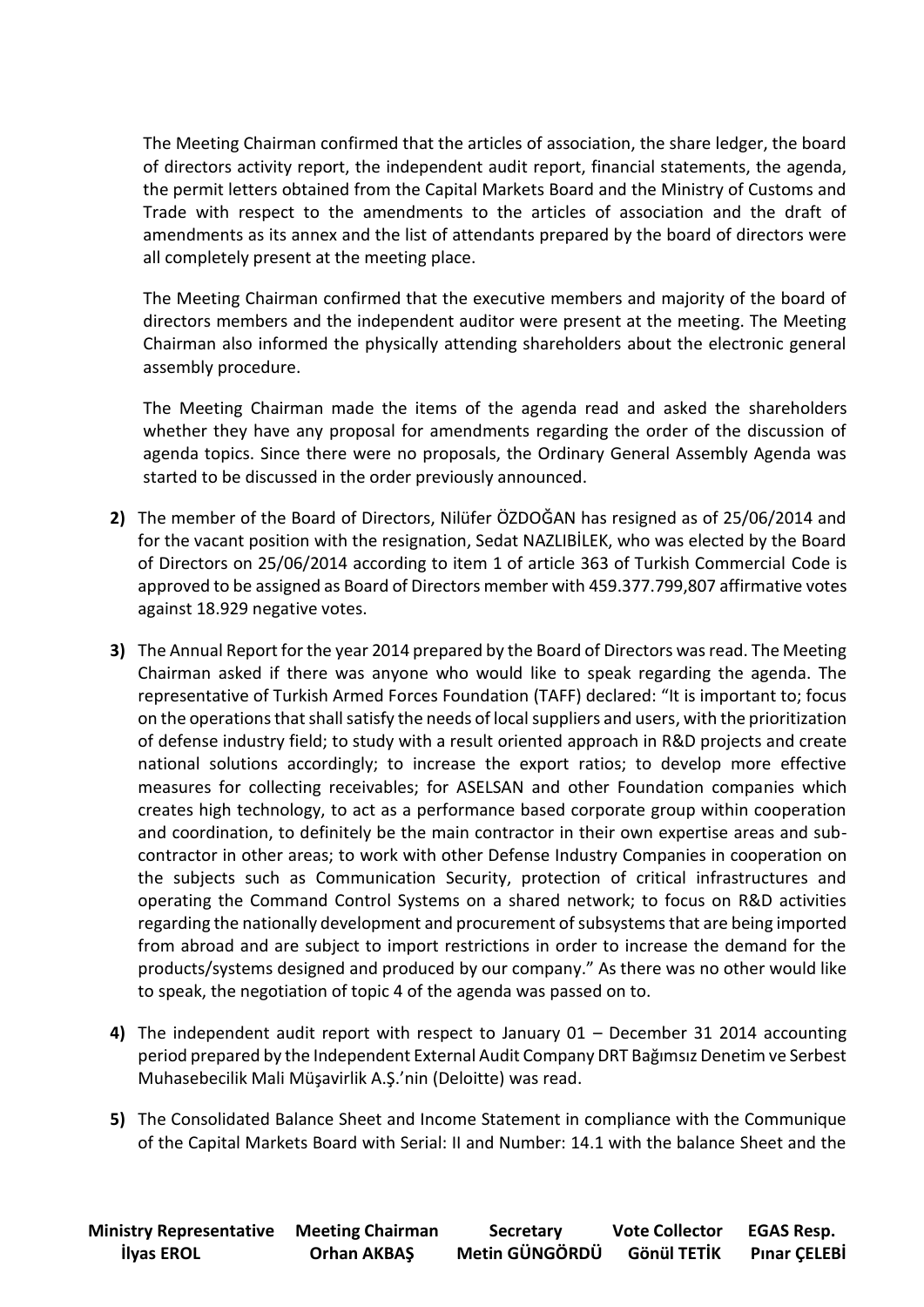Income Statement in compliance with the General Communique on Accounting System Application were read. The Meeting Chairman asked if there was anyone who would like to speak regarding the agenda. The Meeting Chairman submitted the agenda for negotiation. The representative of Turkish Armed Forces Foundation (TAFF) declared: "It is important for ASELSAN A.Ş. which created a 4,3 Billion Dollar business volume and 5,4 Billion TL of assets with a 19% increase in 2014, to obtain the control and sustainability of growth in the upcoming years, to pay particular attention to the managing of Trade Receivables in order ensure steady growth with the funds received and to take precautions in 2015 regarding this subject, to prioritize and reevaluate the company's 2015 capital expenditure strategic target of 120 Million TL with respect to the company's cash management policy, to increase the share of exports in net sales, which was 21% in 2014 and carrying this rate to at least 35% in 2015, to decrease the share of Cost of Goods Sold in net sales, which was 74% in 2014 and carrying this rate to a level under 65% in 2015, to keep the Administrative Expenses under control and decrease them, which increased by 29% in 2014 compared to previous year and to reevaluate the organizational structure, personnel figures and efficiency accordingly, to take necessary precautions and minimize the risks regarding the FX Losses in 2015, which negatively affected the 2014 Net Profit. The target of R&D expenditures made from internal resources, which is 6% for the year 2015, is considered positively, although it is valued very important to receive rapid results from the R&D efforts and transform these efforts to commercial products." As the result of the voting, the financial statements for the year 2014 were approved with 459.377.799,807 affirmative votes against 18.929 negative vote.

- **6)** Acquittal of the members of Board of Directors on operations and accounts of the company for 2014 was put to voting. As the result of the voting, the members of Board of Directors were acquitted with 459.377.599,807 affirmative votes against 19.129 negative vote.
- **7)** The Meeting Chairman had the Board of Directors' proposal for profit distribution, which was also included in the 2014 activity report and the Turkish Armed Forces Foundation's proposal for distribution, read and put to vote separately. Accordingly the proposal of the Board of Directors was declined with 423.511.540,833 negative votes against 35.885.187,974 affirmative votes; and the proposal of the Turkish Armed Forces Foundation's was accepted with 459.345.097,859 affirmative votes against 51.630,948 negative votes.

Accordingly, of the net profit after the taxes and legal liabilities to be paid are deducted from the profit of period that is generated by our company from its 2014 activities;

- **-** In accordance with Article 519/(1) of the Turkish Commercial Code, General Legal Reserves amounting to TL 9.229.919,15 is going to be allocated,
- **-** Net distributable profit to the shareholders for the period, calculated in the framework of the profit distribution regulations and decisions of the Capital Markets Board is proposed as: Gross profit, TL 65.000.000 (TL 0,13 per share of TL 1 and 13% on the basis of the capital) (net profit TL 55.250.000 – TL 0,1105 per share of TL 1 and 11,05% on the basis of the capital) as in the form of cash,
- **-** In accordance with Article 519/(2) of the Turkish Commercial Code, General Legal Reserves amounting to TL 4.000.000 is going to be allocated,

| <b>Ministry Representative Meeting Chairman</b> |                    | <b>Secretary</b> | <b>Vote Collector</b> | <b>EGAS Resp.</b>   |
|-------------------------------------------------|--------------------|------------------|-----------------------|---------------------|
| <b>İlyas EROL</b>                               | <b>Orhan AKBAŞ</b> | Metin GÜNGÖRDÜ   | Gönül TETİK           | <b>Pinar CELEBİ</b> |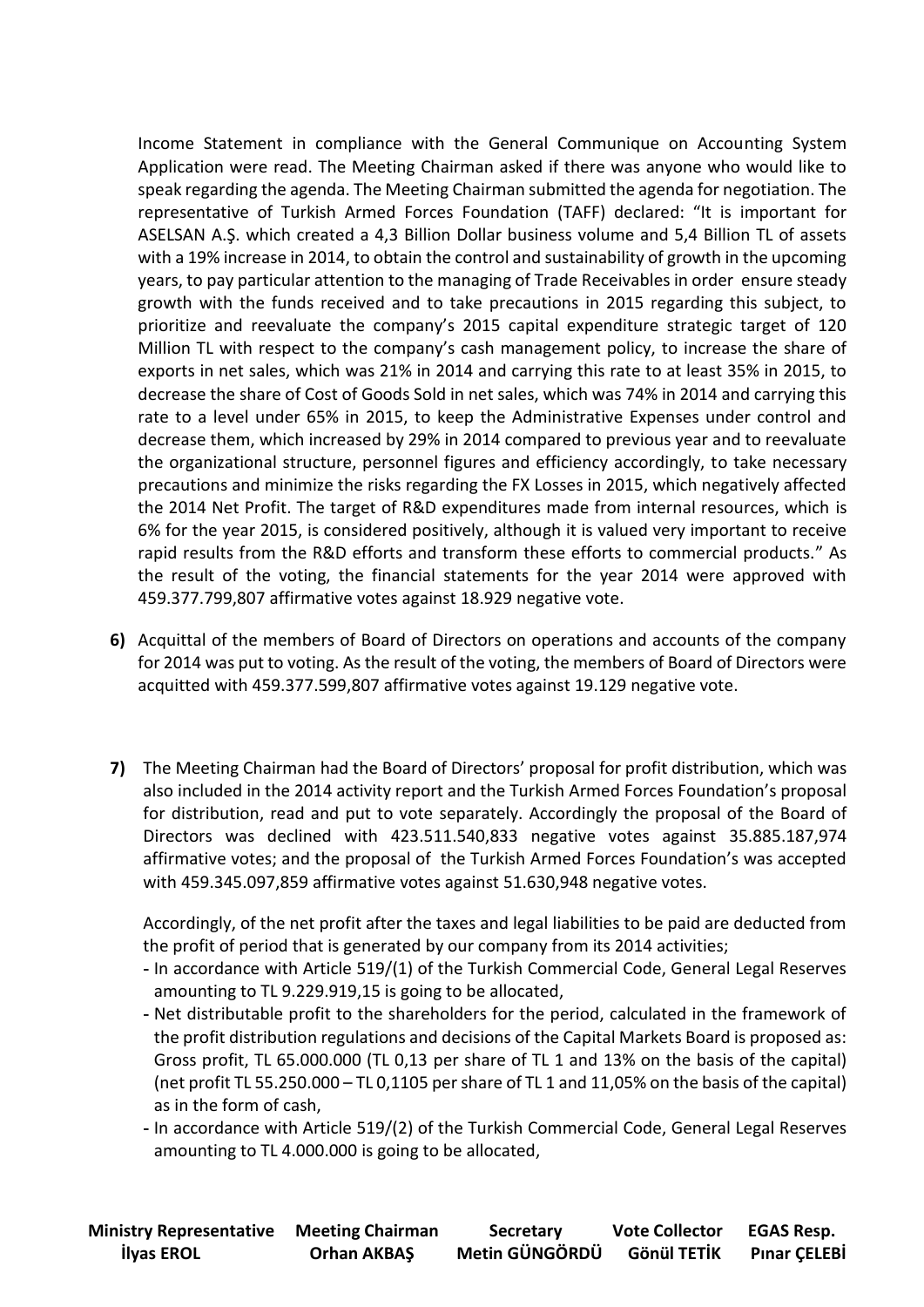**-** The remaining profit is going to be allocated as Extraordinary Legal Reserves, and distribution of the dividends to the shareholders are planned to be distributed as of May 29, 2015.

- **8)** Regarding the election of the members of the Board Of Directors; one of our shareholders, Sevda ALKAN has stated that; according to CMB Corporate Governance Principles, female members shall be taking place in the Board, accounting for 25% of the Board of Directors at the minimum, and asked about the target and compliance policy regarding this principle. Turkish Armed Forces Foundation representative replied as: "ASELSAN's main shareholder Turkish Armed Forces Foundation has a privilege to nominate 6 members of the Board of Directors which consists of 9 members, and the 3 other members are independent members who are elected with respect to the Capital Markets Board legislation. There are no female nominees who applied to ASELSAN as an independent board member nominee. We will be paying attention to include female board members among the nominees presented by the Foundation in the following periods." As for the election of the Board of Directors members; the proposal submitted by the Turkish Armed Forces Foundation Representative was read. It was decided with 430.880.379,781 affirmative votes against 28.516.3049,026 negative votes that the Board of Directors members Mr. Hasan CANPOLAT (TC Id No:13450193826), Mr. Murat ÜÇÜNCÜ (TC Id No: 35300226966), Mr. Mustafa Murat ŞEKER (TC Id No: 25240920666), Mr. Sedat NAZLIBİLEK (TC Id No: 21106898230), Mr. Oğuz BORAT (TC Id No: 28664202752) and Mr. İsmail GÜMÜŞTEKİN (TC Id No: 52009583800) would be elected to serve for a one year period. Metin YEREBAKAN, one of the Independent Board of Directors Member Nominees announced by the Board of Directors as per the Corporate Governance Principles, declared with a letter to the General Assembly, that he withdrew his application. The voting for the publicly announced Independent Board of Directors Member Nominees was passed on to. Among the nominees, Ziya AKBAŞ received 430.843.261,611 votes, Nazım ALTINTAŞ received 430.847.879,833 votes, Hüseyin ARSLAN received 7.352.403,934, Beşir Fatih DOĞAN received 7.352.603,934, Celalettin DÖVER received 7.385.105,884 votes, Oral ERDOĞAN received 430.847.879,833 votes, Osman EROĞUL received 7.352.403,934 votes, Ziya Burhanettin GÜVENÇ received 7.352.405,934 votes, Bekir KAZANDIR received 7.352.403,934 votes and Metin TAŞ received 7.352.066 votes. Within this scope, Ziya AKBAŞ (TC Id No: 26105331528), Nazım ALTINTAŞ (TC Id No: 25138289806) and Oral ERDOĞAN (TC Id No: 17545423720) who received the highest votes were elected to serve as Independent Board of Directors Members for a period of 1 year each.
- **9)** Regarding the remuneration appraised for the Board of Directors Members, the proposal submitted by the Turkish Armed Forces Foundation Representative was read. As the result of the voting, it was decided with 458.375.210,859 affirmative votes against 1.021.517,948 negative votes that the payment of monthly net TL 3.000.- (three thousand Turkish Liras) would be effected to the Board of Directors Members, valid as of April 2015 until the Ordinary General Assembly Meeting which shall be held in 2015 where the year 2016 activities shall be discussed.

**Ministry Representative Meeting Chairman Secretary Vote Collector EGAS Resp. İlyas EROL Orhan AKBAŞ Metin GÜNGÖRDÜ Gönül TETİK Pınar ÇELEBİ**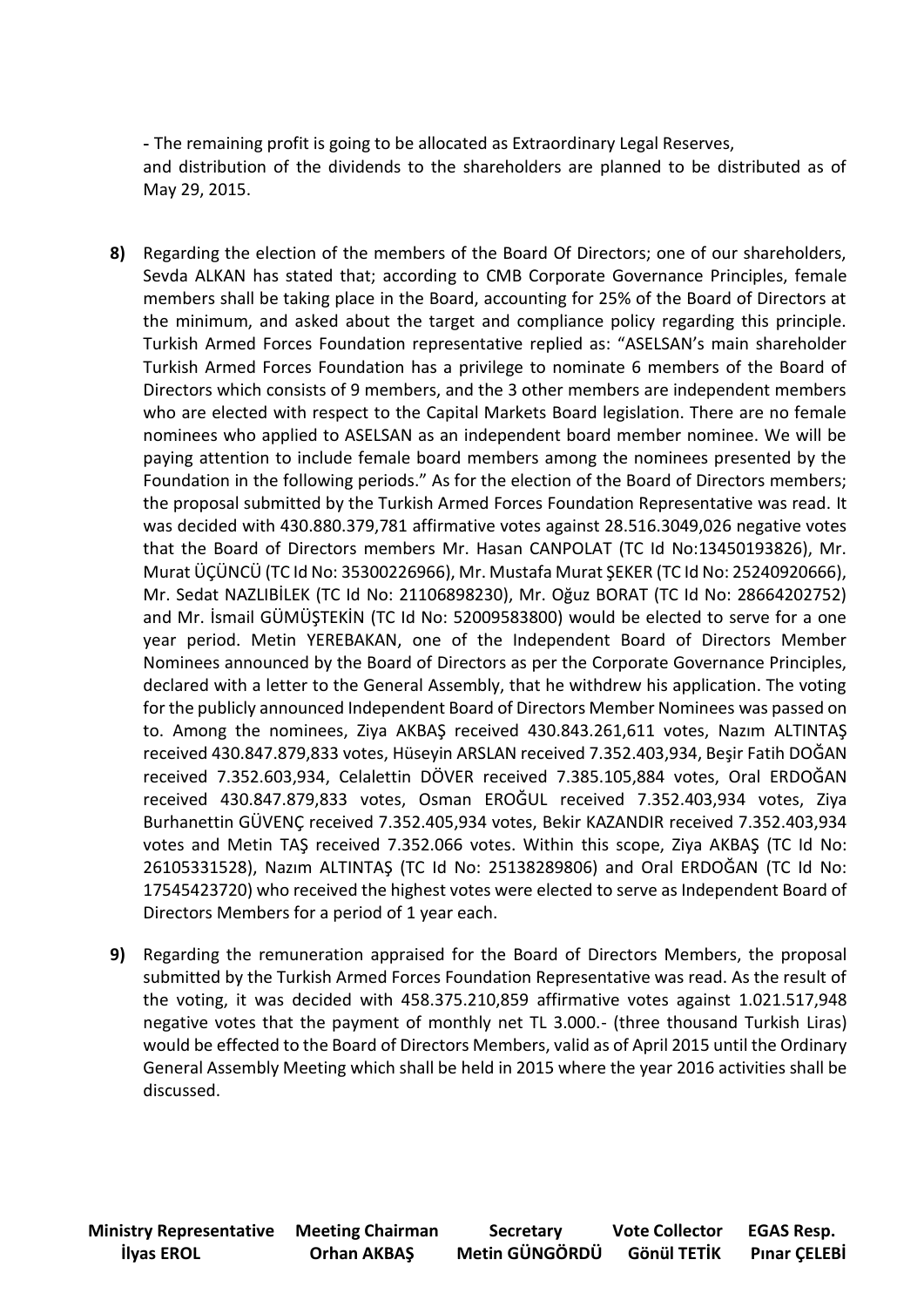- **10)** As per the Capital Markets Board legislation, the proposal regarding the approval of the Independent External Audit Company chosen by the Board of Directors was read. As the result of the voting, it was decided with 451.303.390,859 affirmative votes against 8.093.337,948 negative votes that Akis Bağımsız Denetim ve Serbest Muhasebeci Mali Müşavirlik A.Ş.'nin (KPMG) would be approved to perform the independent audit of our company within the 2015 activity year.
- **11)** The letter of the Board of Directors regarding the information to be given with respect to the donations made in 2014 and the income or interest gained by the guarantees, pledges, mortgages and warranties issued in favor of third parties was read. Pursuant to this, it was stated that between the dates 01.01.2014 and 31.12.2014; the group made a donation worth of TL 200,- (two hundred Turkish Liras) and there were no income or interest gained by the guarantees, pledges, mortgages and warranties issued in favor of third parties or within the year 2014.
- **12)** As for the decisions to be taken with respect of the upper limit of the donations and aid to be provided in 2015; the proposal submitted by the Turkish Armed Forces Foundation Representative was read. As the result of the voting, it was decided with 437.308.271,833 affirmative votes against 22.088.456,974 negative votes that the company would make donations and aid with an upper limit of 5 ten thousandth of the period net profit (TL 175.000,-) according to the year-end consolidated balance sheet of the company prepared pursuant to the CMB, to be valid until the Ordinary General Assembly Meeting of the company and its group companies to be held in 2015.
- **13)** Board of Directors' letter regarding the subject that shareholders who have a management control, members of board of directors, managers with administrative liability and their spouses, relatives by blood or marriage up to second degree may conduct a transaction with the corporation or subsidiaries thereof which may cause a conflict of interest and compete with them, was read. The shareholders were informed that there is no authorization regarding the subject that shareholders who have a management control, members of board of directors, managers with administrative liability and their spouses, relatives by blood or marriage up to second degree may conduct a transaction with the corporation or subsidiaries thereof which may cause a conflict of interest and compete with them.
- **14)** The Meeting Chairman asked the Shareholders attending the General Assembly if they had any wishes or requests. The representative of Turkish Armed Forces Foundation (TAFF) stressed the importance of making and implementing 10 year strategic plans by ASELSAN with a proper strategy and such plans being controllable and sustainable. Taking this fact into consideration; he stressed the importance for ASELSAN to focus on design technology in defense industry; nationally producing and developing technology; being independent of foreign companies for technological talent; deeply developing the Company's talent; and, concentrating on operations that lead to profitability. In order to achieve that he added the following "ASELSAN should share the development and innovation phases and risks of R&D projects with the clients and end-users; determine developing a national development technology as main target; produce and develop such technology in ASELSAN, in its subsidiaries and in other local companies so as to remove export license problems and remove

| <b>Ministry Representative Meeting Chairman</b> |                    | <b>Secretary</b> | <b>Vote Collector</b> | <b>EGAS Resp.</b>   |
|-------------------------------------------------|--------------------|------------------|-----------------------|---------------------|
| <b>İlyas EROL</b>                               | <b>Orhan AKBAŞ</b> | Metin GÜNGÖRDÜ   | Gönül TETİK           | <b>Pinar CELEBİ</b> |